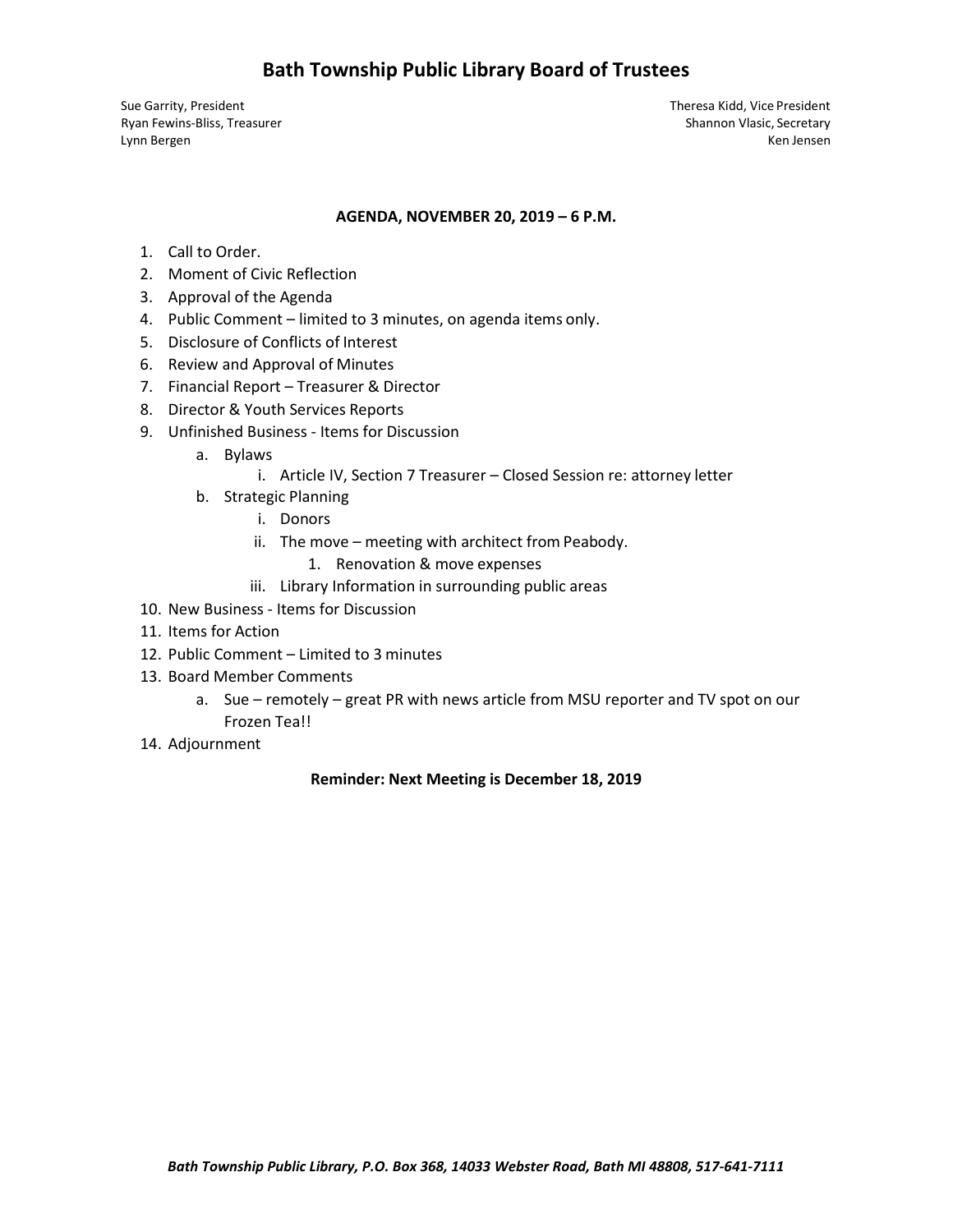**Bath Township Public Library**

Meeting Minutes

*Wednesday, October 23, 2019*

| Present:      | (Board Members) Lynn Bergen, Ken Jensen, Shannon Vlasic, Theresa<br>Kidd, Ryan Fewins-Bliss, Sue Garrity |
|---------------|----------------------------------------------------------------------------------------------------------|
|               | Board not present:                                                                                       |
|               | (Library Director & staff) Kristie Reynolds                                                              |
|               | Public:                                                                                                  |
| Next meeting: | Wednesday November 20, 2019 @ 6:00pm                                                                     |

- I. Regular Business
	- a. Meeting called to order at 6:05pm
	- b. Moment of civic reflection.
	- c. Lynn moves to approve the agenda with the addition of Budget Changes under Items for Action, Theresa  $2^{nd}$ , all in favor.
	- d. Public comment on agenda items: none.
	- e. Disclosures of conflict of interest: none.
	- f. Shannon moves to approve the minutes as amended with elimination of redundancy under Bb, Change the word "program" under B to "brochure," and update the word "September" under e, f, and New Business A, to October. Lynn 2<sup>nd</sup>. All in favor.
- II. Financial Report

Attached. We are in good shape! Theresa moves to approve financial report as presented. Lynn 2<sup>nd</sup>, all in favor. Payroll category of proposed budget is to sustain current status. This amount does not consider any raises or additional employees. Ryan and Kristie will meet and discuss proposed numbers prior to next meeting and will present to board in November.

- III. Director's & Youth Services Reports Attached.
- IV. Unfinished Business

Ryan moved to go into closed session, Ken 2<sup>nd</sup>, all in favor Strategic Planning Workshop;

- 1. Signage; we have signs!
- 2. Donors; Sue and Ryan are still working on this. We do have a policy for specified gifts.
- 3. RFID; table for future due to cost vs. benefit.
- 4. The move; potential design presented, drafted by Kesler architect (Peabody.) We need idea of potential costs to build space out. Lynn and Theresa will meet with Kristie to work on costs of fixtures and interior components.
- 5. Family Resource Binder; complete and available to the public.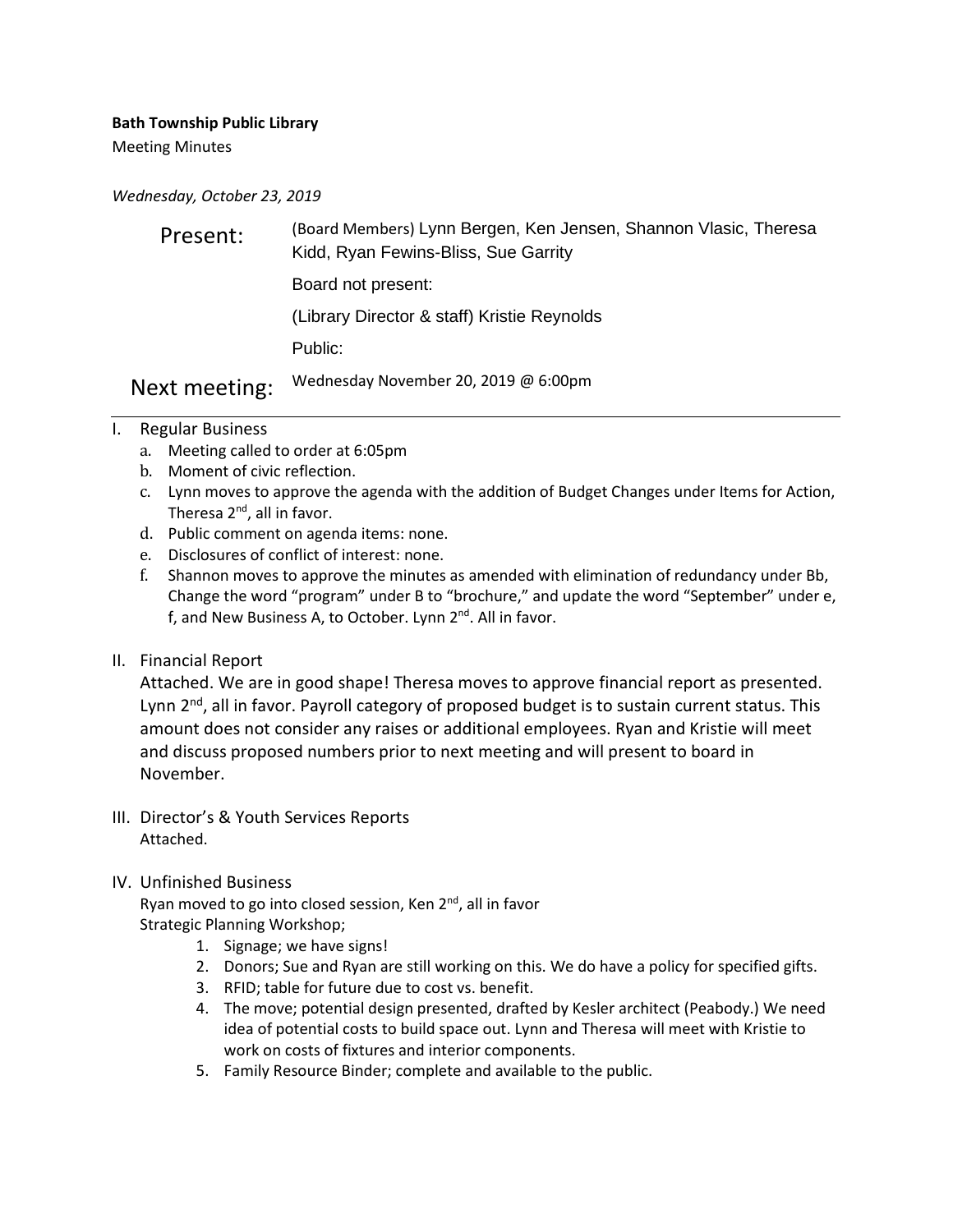- 6. Library info in surrounding public areas; staff is slowly working on this. Kristie will start a master list of locations we have disbursed info too.
- b. Performance Review; Kristie will figure out raises and salaries for her staff and board will approve through budget. Ryan recommends a 5% raise for Kristie based on outstanding performance. Lynn moves to give Kristie a 5% raise, Theresa 2<sup>nd</sup>, all in favor.
- V. New Business Items for Discussion
	- a. None.
- VI. Items for Action:
	- a. Budget Changes; Ken moves to accept proposed budget changes for current fiscal year, Shannon 2<sup>nd</sup>, all in favor.
- VII. Closing
	- a. Public Comment: None.
	- b. Board Comment: Theresa states that she is very grateful for Kristie and her hard work. We all agree!
	- c. Shannon moves to adjourn the meeting, Ryan  $2^{nd}$ , all in favor.

Meeting adjourned at 8:06pm.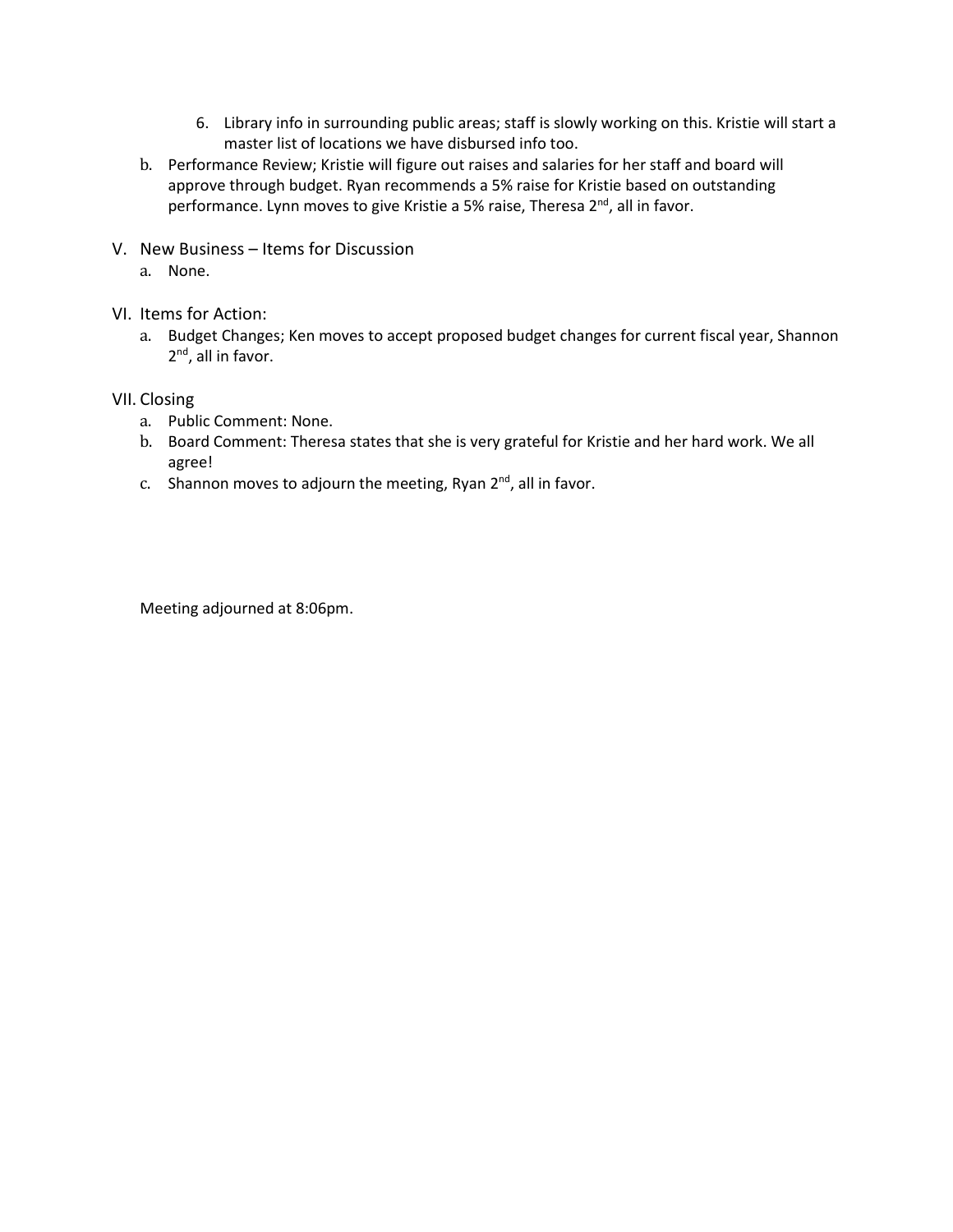# Bath Township Public Library

## BUDGET VS. ACTUALS: BTPL FY2019 BUDGET

## January - October, 2019

|                                    | <b>TOTAL</b>  |               |                |             |
|------------------------------------|---------------|---------------|----------------|-------------|
|                                    | <b>ACTUAL</b> | <b>BUDGET</b> | OVER BUDGET    | % OF BUDGET |
| Income                             |               |               |                |             |
| 4000 Donation                      | 930.99        | 4,166.70      | $-3,235.71$    | 22.34 %     |
| 4100 Grant Income                  | 1,900.00      |               | 1,900.00       |             |
| 4200 State Aid                     |               | 3,833.30      | $-3,833.30$    |             |
| 4300 Tax Revenue                   | 285,716.05    | 238,333.30    | 47,382.75      | 119.88 %    |
| 4500 Penal Fines                   | 64,595.46     | 45,000.00     | 19,595.46      | 143.55 %    |
| 4600 Service Fees                  | 1,411.65      | 1,000.00      | 411.65         | 141.17 %    |
| 4700 Interest                      | 42.88         |               | 42.88          |             |
| 4900 Uncategorized Income          |               | 1,500.00      | $-1,500.00$    |             |
| 4910 Miscellaneous                 | 22.00         | 166.70        | $-144.70$      | 13.20 %     |
| <b>Total Income</b>                | \$354,619.03  | \$294,000.00  | \$60,619.03    | 120.62 %    |
| <b>GROSS PROFIT</b>                | \$354,619.03  | \$294,000.00  | \$60,619.03    | 120.62 %    |
| Expenses                           |               |               |                |             |
| 6000 Capital Expenses              | 2,147.42      | 3,333.30      | $-1,185.88$    | 64.42 %     |
| 6010 Collection Acquisitions       | 23,748.14     | 28,500.00     | $-4,751.86$    | 83.33 %     |
| 6020 Library Programming           | 6,026.96      | 10,500.00     | $-4,473.04$    | 57.40 %     |
| 6030 Miscellaneous Expense         | 77.41         |               | 77.41          |             |
| 6200 Advertising & Marketing       | 3,382.91      | 5,833.30      | $-2,450.39$    | 57.99 %     |
| 6310 Contractual Services          | 22,154.04     | 22,000.00     | 154.04         | 100.70%     |
| 6320 Legal & Professional Services | 10,900.00     | 11,666.70     | $-766.70$      | 93.43%      |
| 6400 Payroll                       | 109,599.91    | 112,500.00    | $-2,900.09$    | 97.42 %     |
| 6410 Payroll Taxes/Benefits        | 25,608.21     | 27,083.30     | $-1,475.09$    | 94.55 %     |
| 6500 Bank Charges & Fees           | 44.00         | 208.30        | $-164.30$      | 21.12%      |
| 6510 Insurance                     | 689.00        | 2,916.70      | $-2,227.70$    | 23.62 %     |
| 6540 Membership                    | 5,834.49      | 6,625.00      | $-790.51$      | 88.07%      |
| 6550 Office Supplies & Software    | 6,292.57      | 6,250.00      | 42.57          | 100.68%     |
| 6560 Professional Development      | 1,628.35      | 5,000.00      | $-3,371.65$    | 32.57 %     |
| 6580 Rent & Lease                  | 7,790.31      | 8,750.00      | $-959.69$      | 89.03%      |
| 6590 Repairs & Maintenance         | 4,661.54      | 7,833.30      | $-3,171.76$    | 59.51 %     |
| 6620 Technology                    | 3,763.17      | 9,125.00      | $-5,361.83$    | 41.24 %     |
| 6630 Travel                        | 3,238.56      | 4,166.70      | $-928.14$      | 77.72 %     |
| 6640 Utilities & Internet          | 5,123.31      | 5,500.00      | $-376.69$      | 93.15 %     |
| <b>Total Expenses</b>              | \$242,710.30  | \$277,791.60  | $$ -35,081.30$ | 87.37 %     |
| NET OPERATING INCOME               | \$111,908.73  | \$16,208.40   | \$95,700.33    | 690.44 %    |
| <b>NET INCOME</b>                  | \$111,908.73  | \$16,208.40   | \$95,700.33    | 690.44 %    |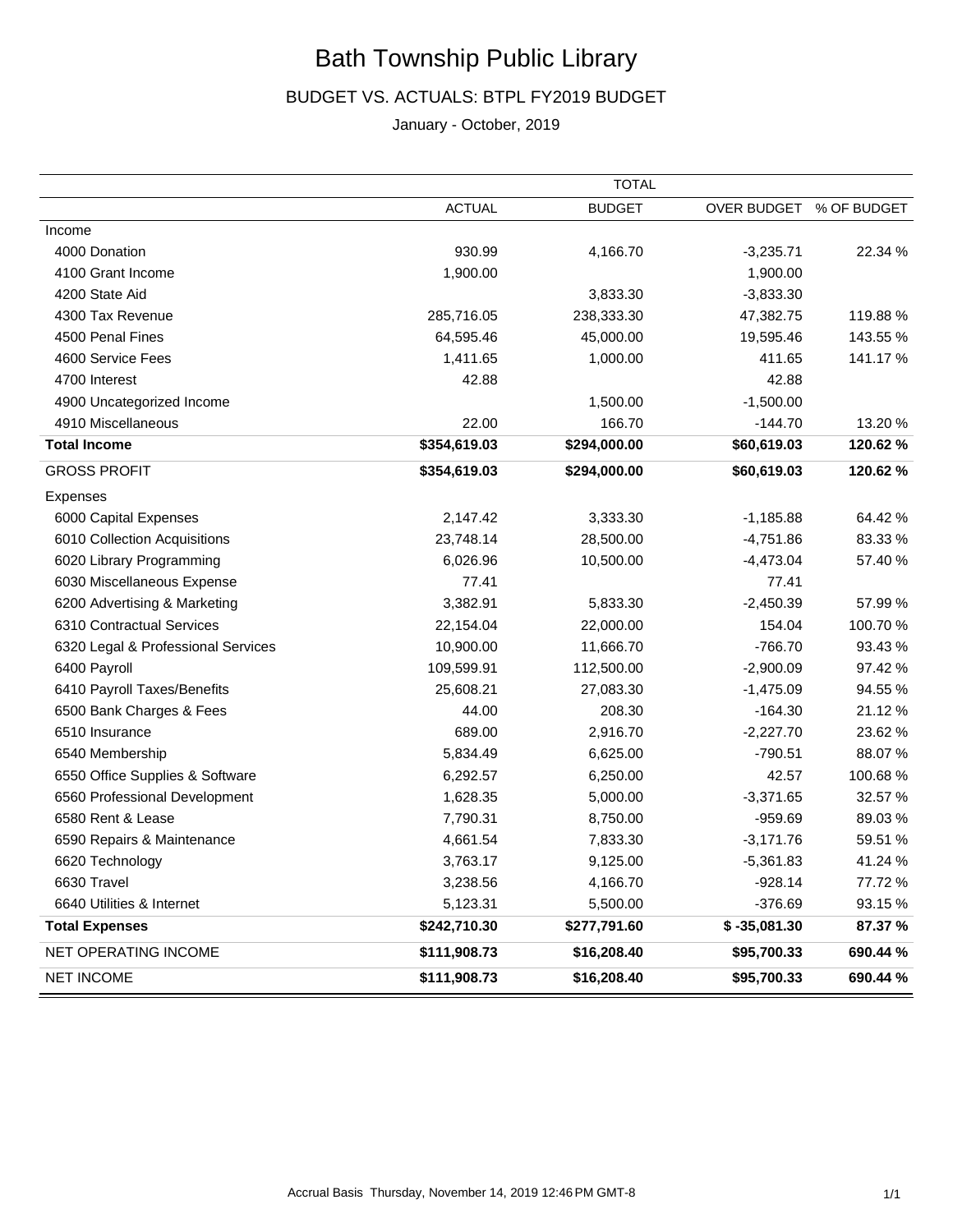# Bath Township PublicLibrary

## BUDGET VS. ACTUALS: BTPL FY2019 BUDGET

## January - December 2019

|                                    | <b>TOTAL</b>  |               |                |             |
|------------------------------------|---------------|---------------|----------------|-------------|
|                                    | <b>ACTUAL</b> | <b>BUDGET</b> | OVER BUDGET    | % OF BUDGET |
| Income                             |               |               |                |             |
| 4000 Donation                      | 938.69        | 5,000.00      | $-4,061.31$    | 18.77 %     |
| 4100 Grant Income                  | 1,900.00      |               | 1,900.00       |             |
| 4200 State Aid                     |               | 4,600.00      | $-4,600.00$    |             |
| 4300 Tax Revenue                   | 285,716.05    | 286,000.00    | $-283.95$      | 99.90 %     |
| 4500 Penal Fines                   | 64,595.46     | 54,000.00     | 10,595.46      | 119.62 %    |
| 4600 Service Fees                  | 1,475.85      | 1,200.00      | 275.85         | 122.99 %    |
| 4700 Interest                      | 42.88         |               | 42.88          |             |
| 4900 Uncategorized Income          |               | 1,800.00      | $-1,800.00$    |             |
| 4910 Miscellaneous                 | 22.00         | 200.00        | $-178.00$      | 11.00 %     |
| <b>Total Income</b>                | \$354,690.93  | \$352,800.00  | \$1,890.93     | 100.54 %    |
| <b>GROSS PROFIT</b>                | \$354,690.93  | \$352,800.00  | \$1,890.93     | 100.54 %    |
| Expenses                           |               |               |                |             |
| 6000 Capital Expenses              | 2,147.42      | 4,000.00      | $-1,852.58$    | 53.69%      |
| 6010 Collection Acquisitions       | 25,232.86     | 34,200.00     | $-8,967.14$    | 73.78%      |
| 6020 Library Programming           | 6,226.96      | 12,600.00     | $-6,373.04$    | 49.42%      |
| 6030 Miscellaneous Expense         | 77.41         |               | 77.41          |             |
| 6200 Advertising & Marketing       | 3,382.91      | 7,000.00      | $-3,617.09$    | 48.33%      |
| 6310 Contractual Services          | 22,265.35     | 26,400.00     | $-4,134.65$    | 84.34 %     |
| 6320 Legal & Professional Services | 10,900.00     | 14,000.00     | $-3,100.00$    | 77.86%      |
| 6400 Payroll                       | 115,146.15    | 135,000.00    | $-19,853.85$   | 85.29 %     |
| 6410 Payroll Taxes/Benefits        | 26,708.66     | 32,500.00     | $-5,791.34$    | 82.18%      |
| 6500 Bank Charges & Fees           | 44.00         | 250.00        | $-206.00$      | 17.60%      |
| 6510 Insurance                     | 689.00        | 3,500.00      | $-2,811.00$    | 19.69%      |
| 6540 Membership                    | 5,834.49      | 7,950.00      | $-2,115.51$    | 73.39 %     |
| 6550 Office Supplies & Software    | 6,721.77      | 7,500.00      | $-778.23$      | 89.62%      |
| 6560 Professional Development      | 1,628.35      | 6,000.00      | $-4,371.65$    | 27.14 %     |
| 6580 Rent & Lease                  | 8,655.90      | 10,500.00     | $-1,844.10$    | 82.44 %     |
| 6590 Repairs & Maintenance         | 4,941.54      | 9,400.00      | $-4,458.46$    | 52.57 %     |
| 6620 Technology                    | 4,601.17      | 10,950.00     | $-6,348.83$    | 42.02 %     |
| 6630 Travel                        | 3,274.94      | 5,000.00      | $-1,725.06$    | 65.50 %     |
| 6640 Utilities & Internet          | 5,123.31      | 6,600.00      | $-1,476.69$    | 77.63%      |
| <b>Total Expenses</b>              | \$253,602.19  | \$333,350.00  | $$ -79,747.81$ | 76.08%      |
| NET OPERATING INCOME               | \$101,088.74  | \$19,450.00   | \$81,638.74    | 519.74 %    |
| <b>NET INCOME</b>                  | \$101,088.74  | \$19,450.00   | \$81,638.74    | 519.74 %    |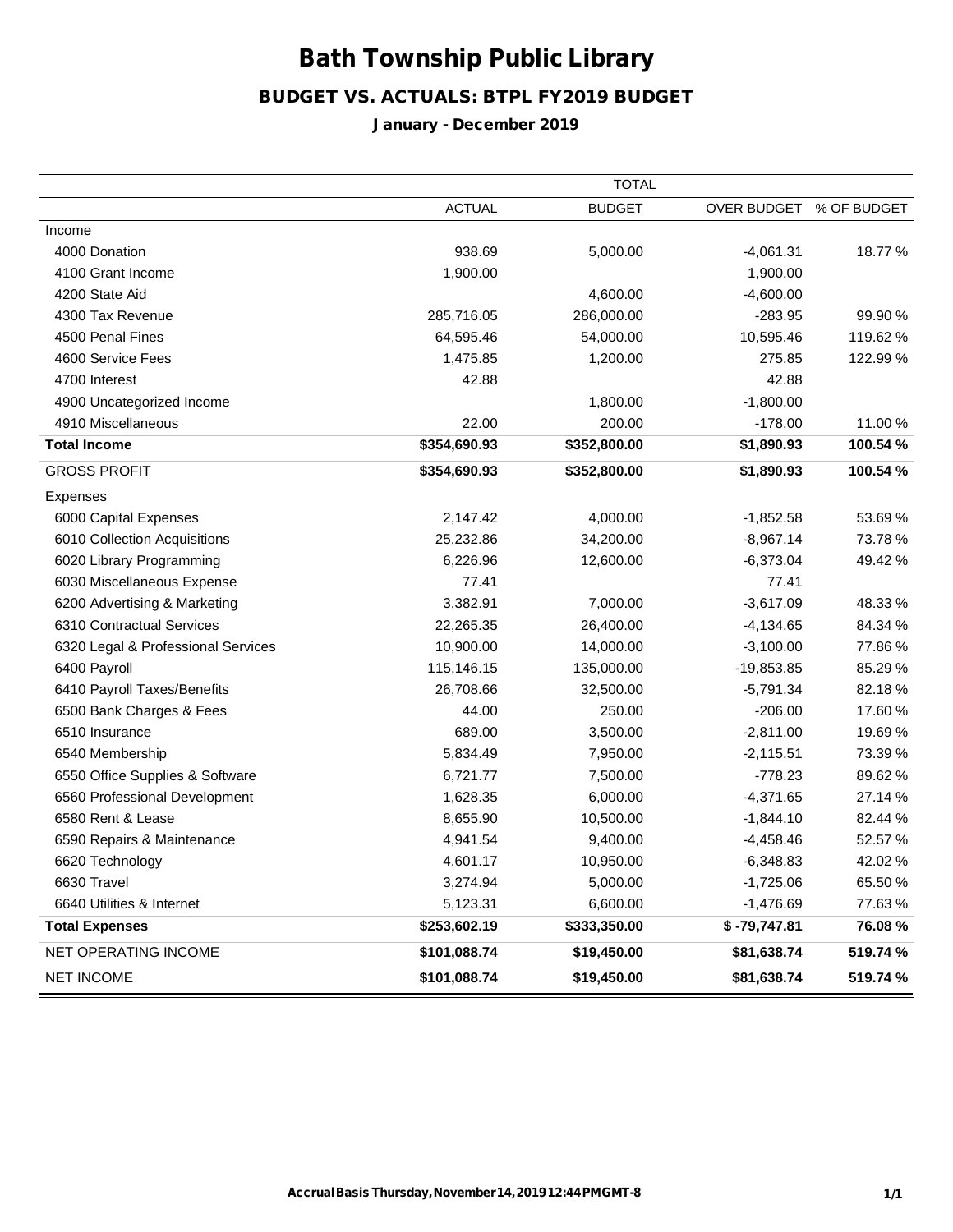Directors Report

- Legal & Professional
- Staffing
	- o Joanna is on medical leave until November 25
- Scheduling
	- o We will be closed November 28 and 29 for Thanksgiving
	- o I would like to discuss opening at 9 instead of 10.
- Upcoming Programs
	- o Frozen party
	- o Reindeer visit
	- o Wreath making
- Community outreach
- Technology
- Policy
	- o I will present the handbook for you to look at and approve in December
- Continuing Education
	- o Kristie attended a one-day workshop for quickbooks to give her a better understanding of how the program works.
	- o Kristie attended her first of four Academy weekends. This weekend focused on grant writing, census and statistics information.
	- o Kristie attended MLA many of the breakout sessions she attended were on budgeting. The larger sessions focused on inclusion and diversity.
	- o Had a business lunch/meeting with Jennifer, the director of Dewitt Public Library. We discussed how our libraries worked and got to know each other.
- Projects
	- o Continued to work on the budget
	- o Continued to work on the move
		- Met with Daryl Kesler to talk about the upcomingmove
- Statistics

| October           | 2018 | 2019 | Difference | % Difference |
|-------------------|------|------|------------|--------------|
| Visit             | 742  | 906  | Up 167     | 23%          |
| Items Checked out | 1015 | 1654 | Up 639     | 68%          |
| Computer Use      | 138  | 213  | Up 75      | 54%          |
| New Cards         | 32   | 26   | Down 6     | 18%          |
| Program           | 98   | 508  | Up 410     | 418%         |
| Attendance        |      |      |            |              |
| <b>Story Time</b> | 23   | 44   | Up 21      | 91%          |
| Attendance        |      |      |            |              |